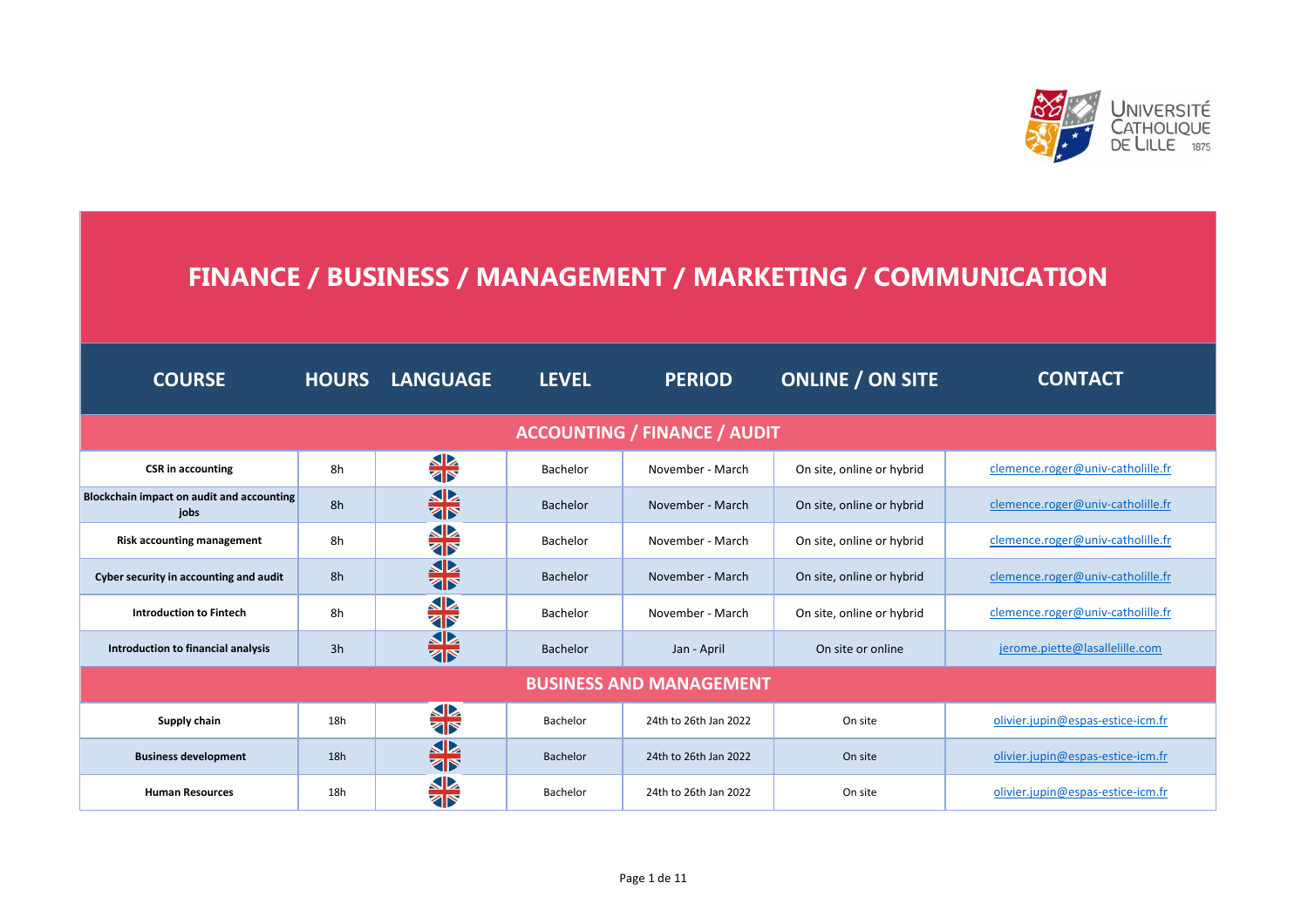| <b>Export</b>                                                                                                             | 12-16h  | <u>SP</u><br>বাস        | Master          | Oct                             | Open to discussion        | international.cooperation@junia.com |
|---------------------------------------------------------------------------------------------------------------------------|---------|-------------------------|-----------------|---------------------------------|---------------------------|-------------------------------------|
| <b>Brand strategy</b>                                                                                                     | $4-8h$  | SP<br><b>ZIP</b>        | Master          | Sept - Dec                      | Open to discussion        | international.cooperation@junia.com |
| <b>Consumer behaviour</b>                                                                                                 | 12-16h  | SB<br><b>ZF</b>         | Master          | Sept - Dec                      | Open to discussion        | international.cooperation@junia.com |
| <b>Business intelligence</b>                                                                                              | $8-12h$ | <b>SIA</b><br>Sir       | Master          | Sept - Dec                      | Open to discussion        | international.cooperation@junia.com |
| Cross-cultural management                                                                                                 | 16-20h  | 非                       | Master          | Sept - Dec                      | Open to discussion        | international.cooperation@junia.com |
| <b>Introduction to E-commerce</b>                                                                                         | 3h      | 非常                      | <b>Bachelor</b> | Jan - April                     | On site or online         | jerome.piette@lasallelille.com      |
| <b>Business model and value proposition</b><br>canvas                                                                     | $8-12h$ | 非                       | Master          | 1st or 2nd semester             | Open to discussion        | international.cooperation@junia.com |
| <b>Business development</b>                                                                                               | $8-12h$ | 非                       | Master          | 1st or 2nd semester             | Open to discussion        | international.cooperation@junia.com |
| Purchase                                                                                                                  | 12-16h  | <u>SP.</u><br><b>AP</b> | Master          | Jan - Feb                       | Open to discussion        | international.cooperation@junia.com |
| Sales enablement                                                                                                          | $8-12h$ | <b>SIX</b>              | Master          | Sept - Dec                      | Open to discussion        | international.cooperation@junia.com |
| <b>Market research</b>                                                                                                    | $4-16h$ | <b>SIX</b>              | Master          | 1st or 2nd semester             | Open to discussion        | international.cooperation@junia.com |
| <b>Digital business</b>                                                                                                   | 8-16h   | SP<br><b>AP</b>         | Master          | Feb - March                     | Open to discussion        | international.cooperation@junia.com |
| <b>Financial Analysis (analysis of consolidated</b><br>financial statements and IFRS / Cost of<br>capital and Governance) | 15-30H  | <b>SIX</b>              | Master          | April - May                     | Open to discussion        | international.cooperation@junia.com |
| How to convince in sales negociation                                                                                      | 8h      | <b>ZD</b>               | Bachelor        | Jan - April                     | On site or online         | jerome.piette@lasallelille.com      |
| Any business topic                                                                                                        | 18h     | 蠃                       | Master 2        | Feb 2022                        | On site                   | maxine.gibson@espas-estice-icm.fr   |
|                                                                                                                           |         |                         |                 | <b>INTERNATIONAL MANAGEMENT</b> |                           |                                     |
| E-commerce / digital product development                                                                                  | 8h      | 冬                       | Master 1        | Oct-Dec or Jan-March            | On site, online or hybrid | clemence.roger@univ-catholille.fr   |
| <b>Brand Management</b>                                                                                                   | 8h      | 器                       | Master 2        | Oct-Dec or Jan-March            | On site, online or hybrid | clemence.roger@univ-catholille.fr   |
| Management of fashion and Luxuary<br>companies                                                                            | 8h      | <b>si</b><br>ar         | Master 2        | Oct-Dec or Jan-March            | On site, online or hybrid | clemence.roger@univ-catholille.fr   |
| Influencing: change management, story<br>telling                                                                          | 8h      |                         | Master 2        | Oct-Dec or Jan-March            | On site, online or hybrid | clemence.roger@univ-catholille.fr   |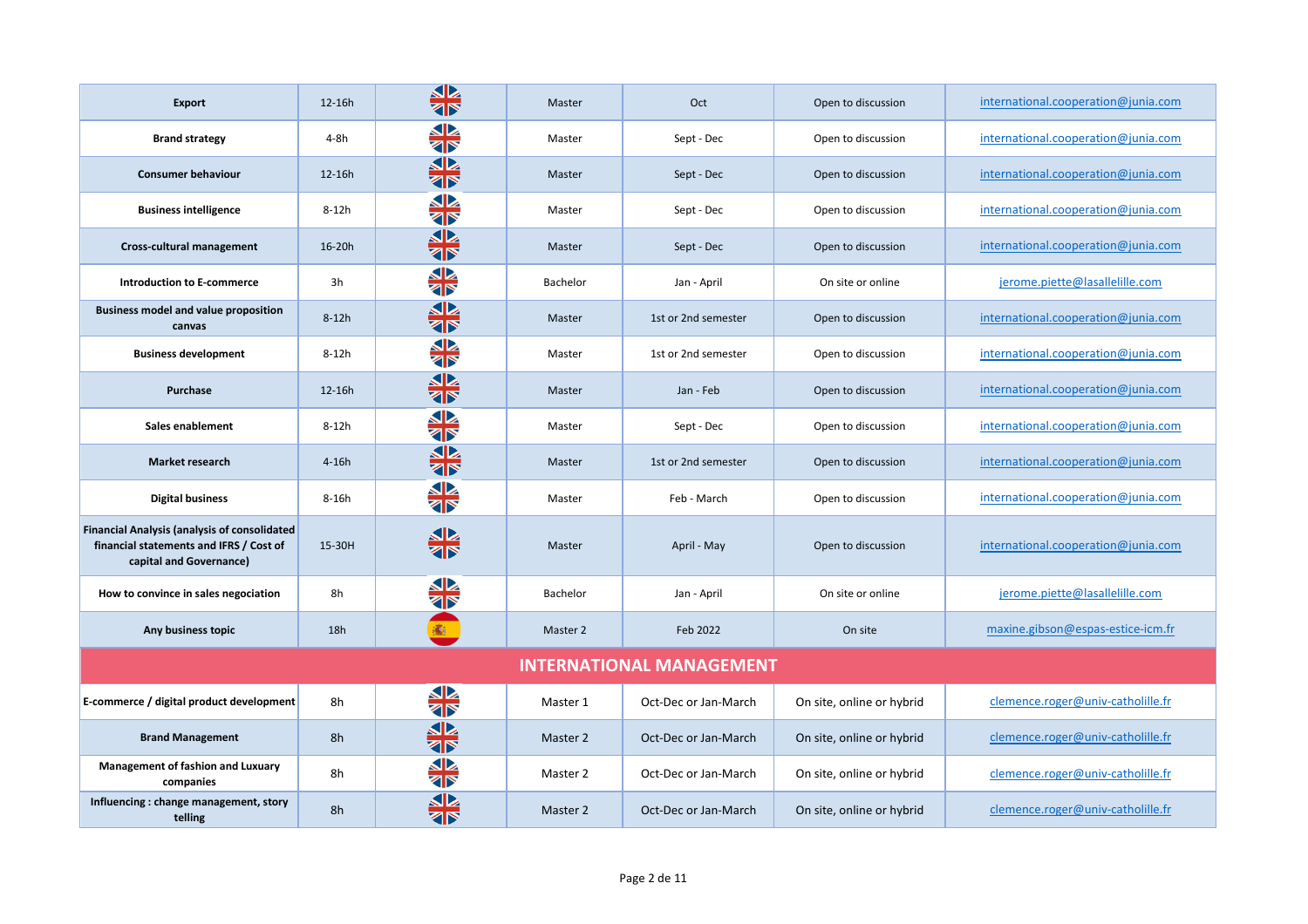| <b>Creative thinking</b>                                           | 8h   | <b>SIX</b>                 | Master 2            | Oct-Dec or Jan-March     | On site, online or hybrid | clemence.roger@univ-catholille.fr |  |
|--------------------------------------------------------------------|------|----------------------------|---------------------|--------------------------|---------------------------|-----------------------------------|--|
| Cross cultural management                                          | 8h   | <b>SIX</b>                 | Master              | Jan - March              | On site or hybrid         | clemence.roger@univ-catholille.fr |  |
| Cross-cultural management                                          | 21h  | <b>SIX</b>                 | Master              | Dec - Jan                | Open to discussion        | julie.bergues@istc.fr             |  |
| Introduction to international<br>entrepreuneurship                 | 8h   | <b>SIN</b>                 | <b>Bachelor</b>     | November - March         | On site, online or hybrid | clemence.roger@univ-catholille.fr |  |
| <b>International hackathon</b>                                     | 1h30 | $\mathbf{L}$<br><b>ZIP</b> | Bachelor            | 31st Jan to 4th Feb 2022 | Online or on site         | lucie.vasseur@espas-estice-icm.fr |  |
| Intercultural management and negociation                           | 18h  |                            | Master 1            | Sept to Dec 2021         | On site or hybrid         | maxine.gibson@espas-estice-icm.fr |  |
| <b>CORPORATE SOCIAL RESPONSIBILITY AND SUSTAINABLE DEVELOPMENT</b> |      |                            |                     |                          |                           |                                   |  |
|                                                                    |      |                            |                     |                          |                           |                                   |  |
| <b>CSR week - hackathon</b>                                        | 1,5h | <b>SIA</b>                 | Bachelor/<br>Master | 11th to 15th Oct 2021    | Online or on site         | helene.clary@espas-estice-icm.fr  |  |
| Sustainable development                                            | 14h  | 非                          | Master              | May - June               | On site / Hybrid          | julie.bergues@istc.fr             |  |
| <b>Sustainable Development</b>                                     | 18h  | <b>SIA</b>                 | Bachelor            | Jan 2022<br>24th to 26th | On site                   | olivier.jupin@espas-estice-icm.fr |  |
| Introduction to social entrepreneurship                            | 8h   | 非                          | <b>Bachelor</b>     | November - March         | On site, online or hybrid | clemence.roger@univ-catholille.fr |  |
| Social Business / Corporate social<br>responsibility               | 8h   | <b>SIX</b>                 | Master              | Jan - March              | On site or hybrid         | clemence.roger@univ-catholille.fr |  |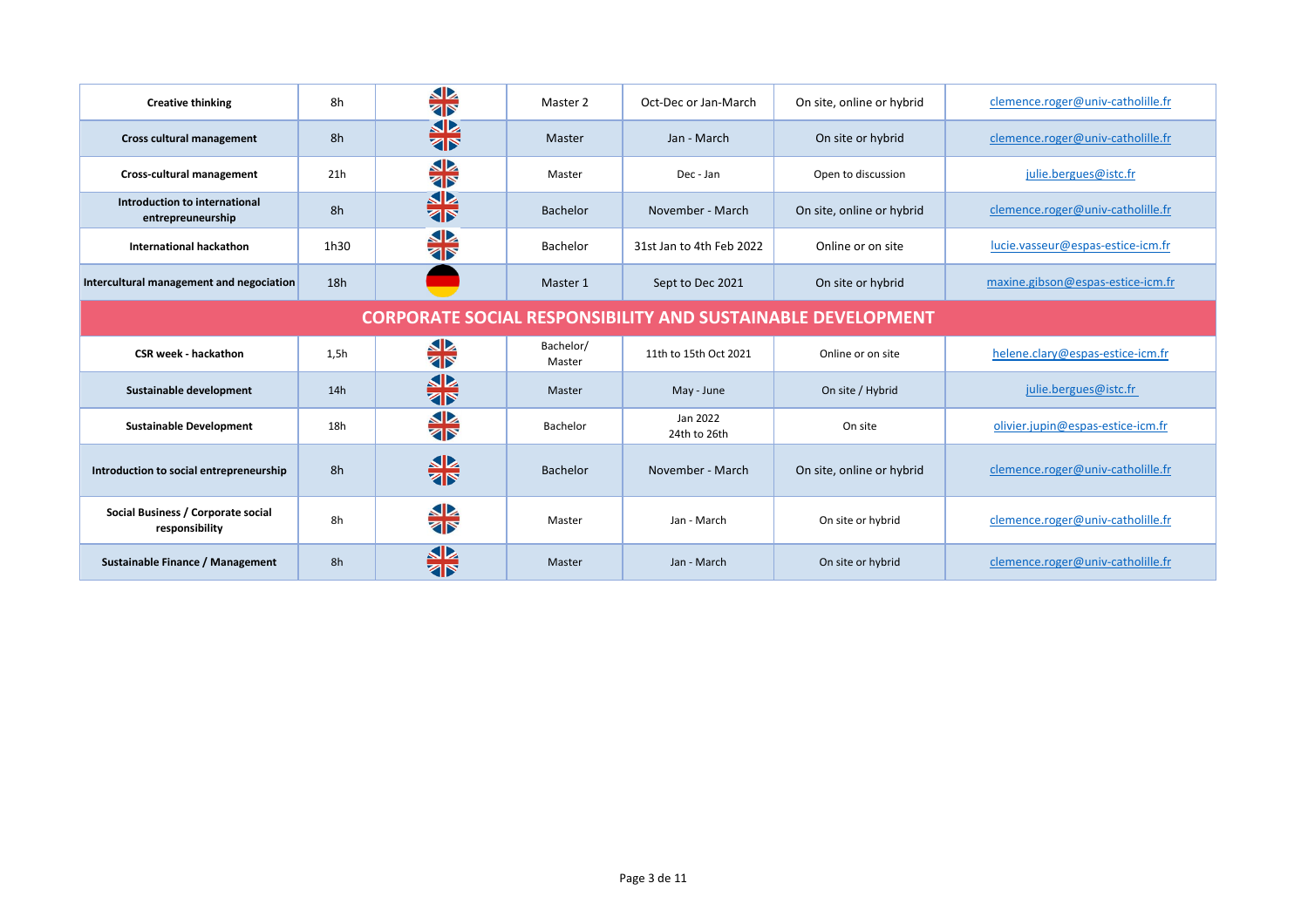| <b>MARKETING AND COMMUNICATION</b>                               |         |                   |                 |                                        |                           |                                     |  |  |
|------------------------------------------------------------------|---------|-------------------|-----------------|----------------------------------------|---------------------------|-------------------------------------|--|--|
| <b>MARKETING</b>                                                 |         |                   |                 |                                        |                           |                                     |  |  |
| Data sciences                                                    | 6 to 9h | <b>SIA</b>        | Bachelor        | Jan - April                            | Open to discussion        | julie.bergues@istc.fr               |  |  |
| <b>Machine learning (beginner)</b>                               | 6 to 9h | 非                 | <b>Bachelor</b> | Sept - Dec or<br>Jan - April           | Open to discussion        | julie.bergues@istc.fr               |  |  |
| <b>Initiation to Al</b>                                          | 6 to 9h | 非                 | Bachelor        | Jan - April                            | Open to discussion        | julie.bergues@istc.fr               |  |  |
| Marketing (digital, crowdfunding)                                | 8h      | 器                 | Master          | Jan - March                            | On site or hybrid         | clemence.roger@univ-catholille.fr   |  |  |
| Marketing strategy -Strategic analysis                           | $8-12h$ | SR<br><b>ZIP</b>  | Master          | Oct - Dec                              | Open to discussion        | international.cooperation@junia.com |  |  |
| <b>BtoB</b> marketing                                            | $4-12h$ | 器                 | Master          | Sept - Dec or Feb - March              | Open to discussion        | international.cooperation@junia.com |  |  |
| <b>International marketing</b>                                   | 12-16h  | <b>SIX</b>        | Master          | Sept to Dec                            | Open to discussion        | international.cooperation@junia.com |  |  |
| <b>Introduction to Marketing</b>                                 | 8h      | 器                 | <b>Bachelor</b> | November - March                       | On site, online or hybrid | clemence.roger@univ-catholille.fr   |  |  |
| <b>Introduction to Marketing</b>                                 | 3h      | 非                 | Bachelor        | Jan - April                            | On site or online         | jerome.piette@lasallelille.com      |  |  |
| <b>Introduction to Marketing digital</b>                         | 3h      | 器                 | <b>Bachelor</b> | Jan - April                            | On site or online         | jerome.piette@lasallelille.com      |  |  |
|                                                                  |         |                   |                 | <b>COMMUNICATION / DIGITAL / PRINT</b> |                           |                                     |  |  |
| <b>Intercultural Communication</b>                               | 4h      | 斗                 | Bachelor        | Feb - March                            | On site or hybrid         | nh.elhounihi@stjude.fr              |  |  |
| <b>Professional relations and Social</b><br><b>Organisations</b> | 2h      | <b>SIX</b><br>Six | <b>Bachelor</b> | Feb - March                            | On site or hybrid         | nh.elhounihi@stjude.fr              |  |  |
| <b>Management Culture in Germany</b>                             | 2h      | 器                 | Bachelor        | April                                  | On site or hybrid         | nh.elhounihi@stjude.fr              |  |  |
| Management Culture in Anglo-Saxon<br><b>Countries</b>            | 2h      | SP<br><b>ZIP</b>  | Bachelor        | April                                  | On site or hybrid         | nh.elhounihi@stjude.fr              |  |  |
| <b>Management Culture in Asia</b>                                | 2h      | SP<br><b>ZIP</b>  | Bachelor        | April                                  | On site or hybrid         | nh.elhounihi@stjude.fr              |  |  |
| <b>Communication policy</b>                                      | $8-16h$ | বাস               | Master          | Sept - Dec                             | Open to discussion        | international.cooperation@junia.com |  |  |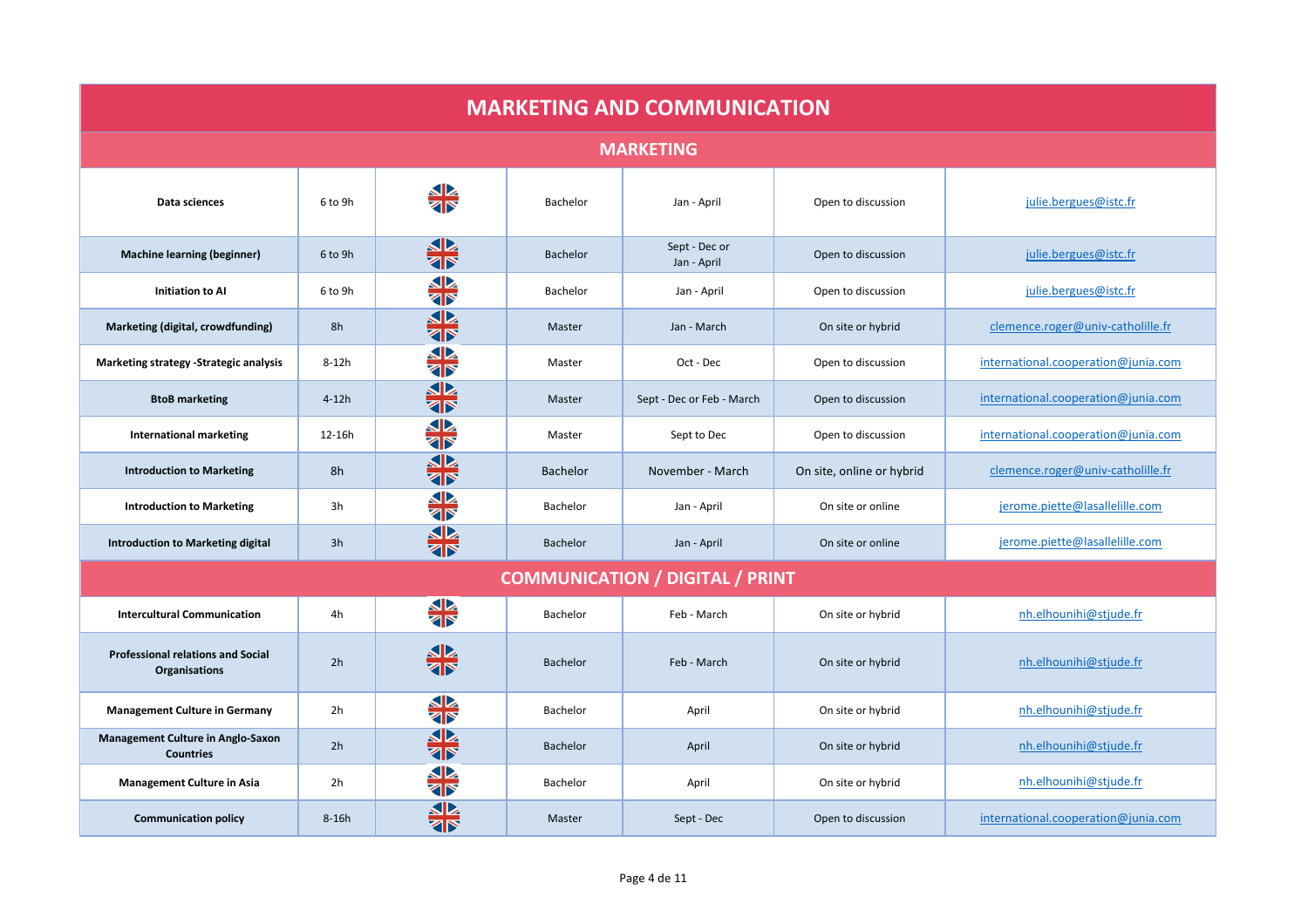| Culture and society of your country | 1h30   | <b>SIA</b> | Both     | Sept-May    | Online             | maxine.gibson@espas-estice-icm.fr   |
|-------------------------------------|--------|------------|----------|-------------|--------------------|-------------------------------------|
| Communication and crisis management | 12-16h | 非常         | Master   | Nov - Dec   | Open to discussion | international.cooperation@junia.com |
| <b>Digital communication</b>        | 12-16h | <b>SIA</b> | Master   | Sept - Dec  | Open to discussion | international.cooperation@junia.com |
| <b>Consumption and trends</b>       | 14h    | 非常         | Master   | Sept - Feb  | Open to discussion | julie.bergues@istc.fr               |
| <b>Brand content</b>                | 3,5h   | <b>SIA</b> | Master   | Oct         | Open to discussion | julie.bergues@istc.fr               |
| <b>IceBreaker</b>                   | 8h     | 器          | Bachelor | Jan - April | On site or online  | jerome.piette@lasallelille.com      |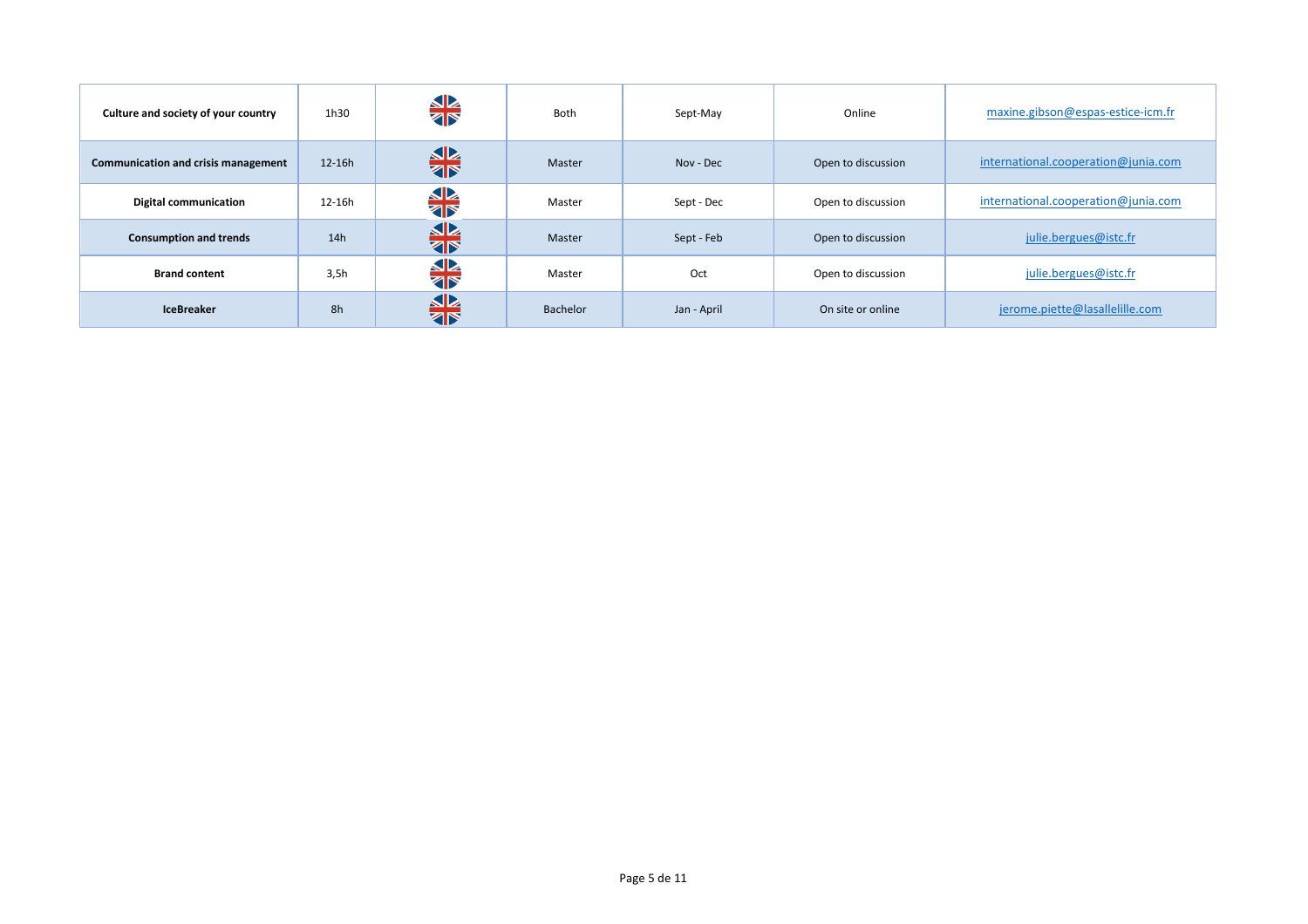## **ENGINEERING**

| <b>COURSE</b>                                                                                                               | <b>HOURS</b> | <b>LANGUAGE</b>    | <b>LEVEL</b>                                            | <b>PERIOD</b>                              | <b>ONLINE / ON SITE</b>          | <b>CONTACT</b>                      |  |  |  |
|-----------------------------------------------------------------------------------------------------------------------------|--------------|--------------------|---------------------------------------------------------|--------------------------------------------|----------------------------------|-------------------------------------|--|--|--|
| <b>COMPUTER SCIENCES AND MATHEMATICS</b>                                                                                    |              |                    |                                                         |                                            |                                  |                                     |  |  |  |
| <b>Modelling with PDEs</b>                                                                                                  | $8-12h$      | <b>SIA</b>         | BSc2, BSc3                                              | Spring                                     | On site                          | international.cooperation@junia.com |  |  |  |
| Post-quantum cryptography                                                                                                   | $8-12h$      | ╬                  | Master1, Master2                                        | Fall                                       | On site                          | international.cooperation@junia.com |  |  |  |
| <b>Quantum computing</b>                                                                                                    | 8h           | 冬                  | Master1, Master2                                        | Spring                                     | On site                          | international.cooperation@junia.com |  |  |  |
| Introduction to artificial intelligence                                                                                     | 20-30h       | ╬                  | BSc2                                                    | To be discussed                            | On site                          | international.cooperation@junia.com |  |  |  |
|                                                                                                                             |              |                    |                                                         | <b>ELECTRONICS / PHYSICS AND ACOUSTICS</b> |                                  |                                     |  |  |  |
| Workshop on Auditory display of Natural<br>Data: data conditioning, state-of-the-art<br>methods, development of new methods | $10-20h$     | $\frac{1}{28}$ ( ) | Master (+ possibly $3^{\text{rd}}$<br>year of bachelor) | Sept - March                               | On line teaching partly possible | international.cooperation@junia.com |  |  |  |
| Workshop on Bio-inspired materials in<br>connection to the module M2 "Bio-Nano-<br>Tech"                                    | $10-20h$     |                    | Master (+ possibly 3rd<br>year of bachelor)             | $May - Dec$<br>(other dates possible)      | Open to discussion               | international.cooperation@junia.com |  |  |  |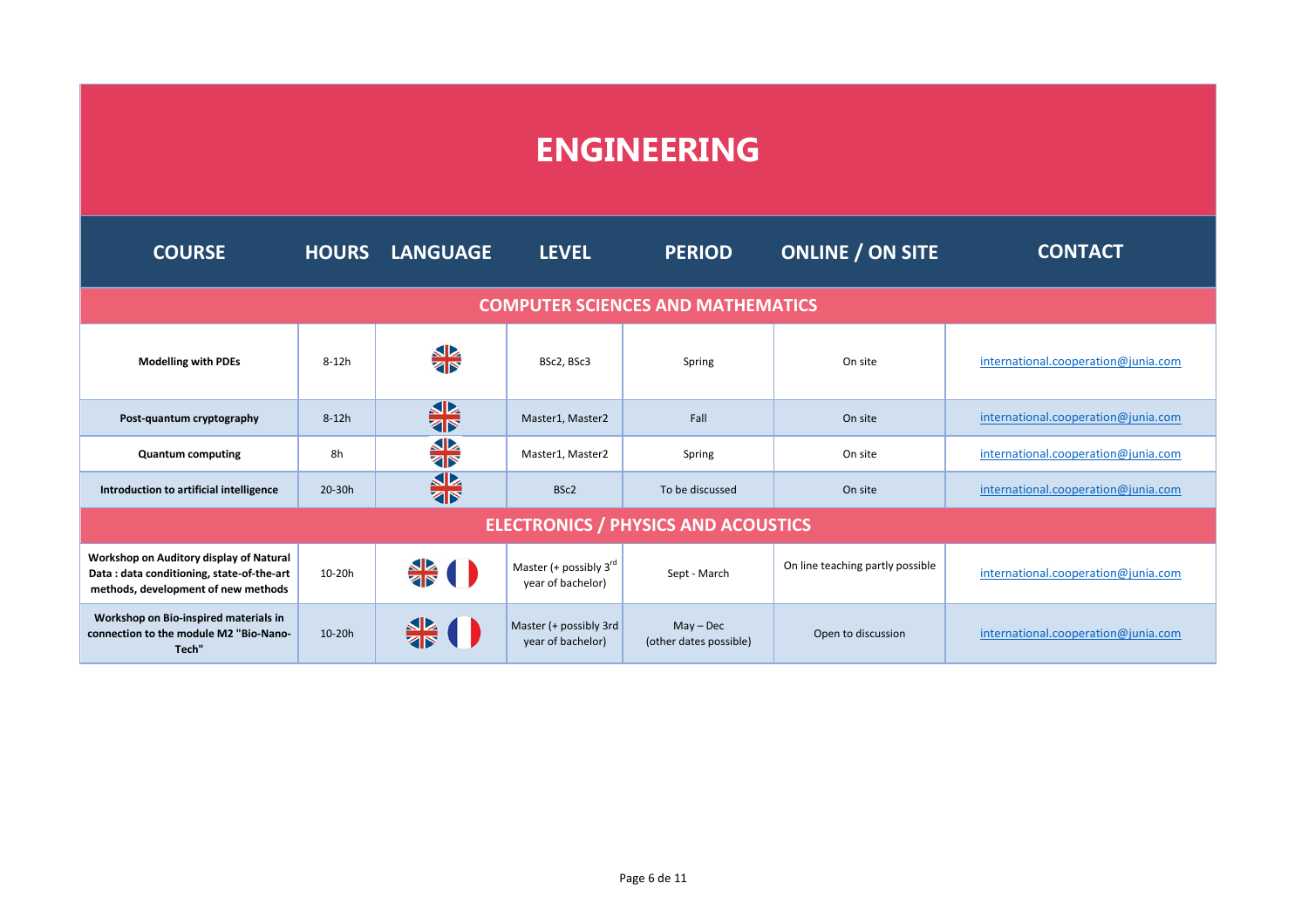## **LIFE SCIENCES**

| <b>COURSE</b>                                                                                                                                                                        |          | <b>HOURS LANGUAGE</b>   | <b>LEVEL</b> | <b>PERIOD</b>                         | <b>ONLINE / ON SITE</b> | <b>CONTACT</b>                      |
|--------------------------------------------------------------------------------------------------------------------------------------------------------------------------------------|----------|-------------------------|--------------|---------------------------------------|-------------------------|-------------------------------------|
|                                                                                                                                                                                      |          |                         |              | <b>AGRICULTURE AND LANDSCAPE</b>      |                         |                                     |
| <b>Biocontrol for Sustainable Crop Protection</b><br>(Beneficial microorganims for plant<br>protection; using resistance inducers<br>activating plant immunity against<br>pathogens) | 8h       | <b>SIX</b>              | Master       | January                               | Open to discussion      | international.cooperation@junia.com |
| Animal production systems: ovine (sheep)<br>and goat production systems                                                                                                              | 8h       | 非                       | Master       | April-May                             | Open to discussion      | international.cooperation@junia.com |
| Animal production systems: bovine (meat)<br>production systems                                                                                                                       | 8h       | <b>SIA</b><br>SIR       | Master       | April-May                             | Open to discussion      | international.cooperation@junia.com |
| Feed evaluation systems, roughage<br>production (systems)                                                                                                                            | 8h       | 器                       | Master       | Oct - Nov                             | Open to discussion      | international.cooperation@junia.com |
| Quality Labels and agricultural production                                                                                                                                           | 8h       | <b>SIA</b>              | Master       | Oct - Nov                             | Open to discussion      | international.cooperation@junia.com |
| Specialized crop management (orchad,<br>vine, fruit and vegetal, common or exotic)                                                                                                   | 8h       | 器                       | Master       | April-May                             | Open to discussion      | international.cooperation@junia.com |
| Robotics in agriculture: introduction to<br>robotics, role of robotics in agriculture,<br>pros and cons                                                                              | 8h       |                         | Master       | Oct - Nov                             | Open to discussion      | international.cooperation@junia.com |
|                                                                                                                                                                                      |          |                         |              | <b>BUILDING AND URBAN ENVIRONMENT</b> |                         |                                     |
| <b>Urban Management Project</b>                                                                                                                                                      | 8h-15h   | <u>SP</u><br><b>ZIP</b> | Master       | Jan - March                           | Open to discussion      | international.cooperation@junia.com |
| Sustainable refurbishment                                                                                                                                                            | $8h-15h$ | ৰাস                     | Master       | Sept - Oct                            | Open to discussion      | international.cooperation@junia.com |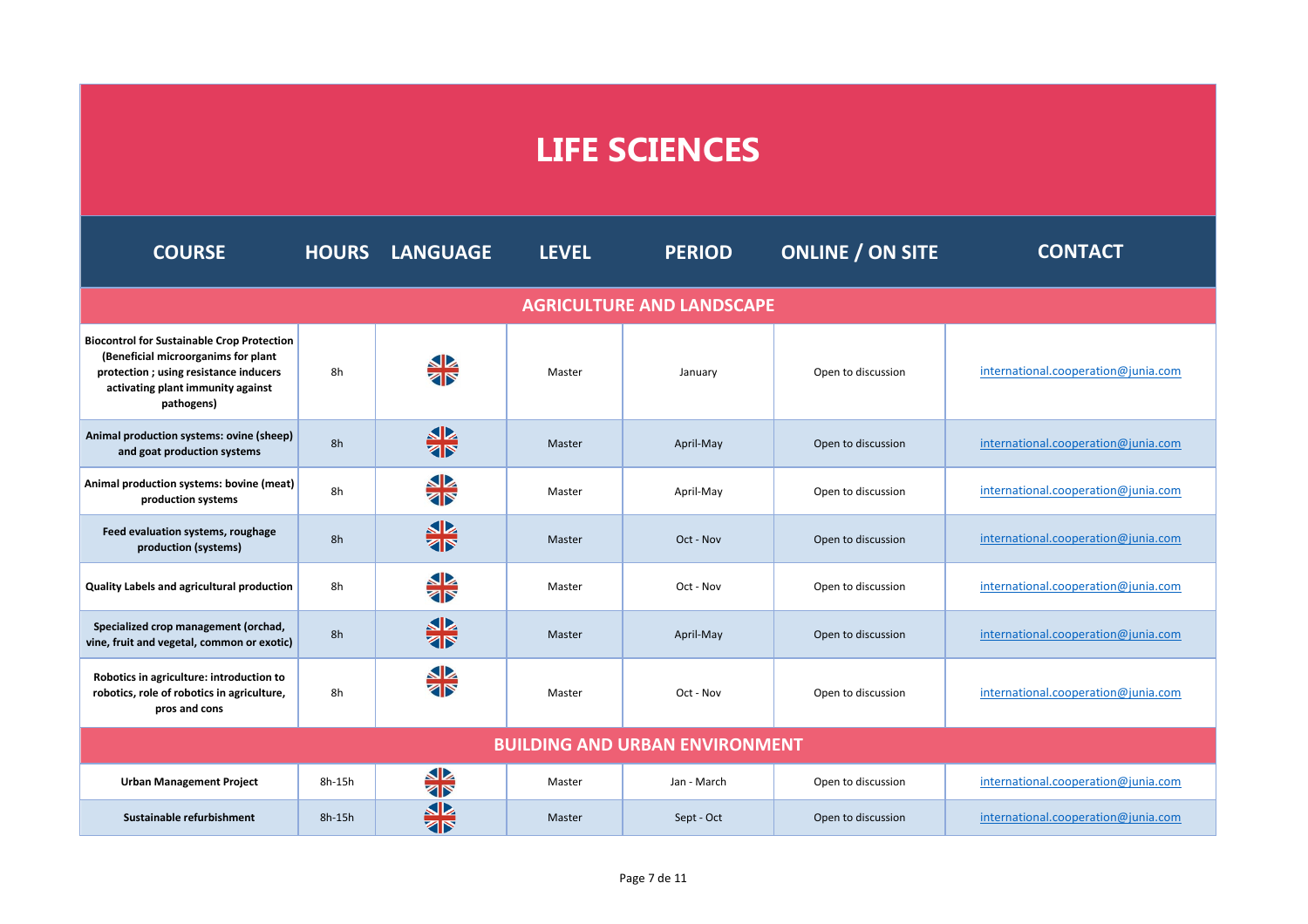| <b>Fibrous Material</b>                                                                                                                                      | 15 h    |                             | Master | Sept - Nov                            | Online             | international.cooperation@junia.com |
|--------------------------------------------------------------------------------------------------------------------------------------------------------------|---------|-----------------------------|--------|---------------------------------------|--------------------|-------------------------------------|
| <b>Functional textiles</b>                                                                                                                                   | 8h      |                             | Master | Sept - Nov                            | Open to discussion | international.cooperation@junia.com |
| Surface treatments (textile finishing) and<br>coating                                                                                                        | 8h      |                             | Master | Jan - April                           | Open to discussion | international.cooperation@junia.com |
|                                                                                                                                                              |         |                             |        | <b>FOOD SCIENCES</b>                  |                    |                                     |
| CSR concepts in the agrofood sector                                                                                                                          | 8h      | SP<br>ZN                    | Master | Sept - Jan                            | On site            | international.cooperation@junia.com |
| Cleaning and disinfection: applications in<br>food processing                                                                                                | $8-12h$ | <b>SR</b>                   | Master | Sept - Jan                            | On site            | international.cooperation@junia.com |
| Food processes : Sterilization &<br>pasteurization                                                                                                           | $4-12h$ | <b>AP</b>                   | Master | Oct - Nov                             | Open to discussion | international.cooperation@junia.com |
| Food processes : Preservative methods (ex:<br>drying, freezing, evaporation)                                                                                 | $8-16h$ | 非                           | Master | Oct - Nov                             | Open to discussion | international.cooperation@junia.com |
| Nutrition (functional foods, impact of<br>processes on the nutritional quality)                                                                              | 4-8h    | <b>SIA</b><br>28            | Master | Feb - March                           | Open to discussion | international.cooperation@junia.com |
| Six Sigma - Process Capability and Process<br><b>Performance - Statistical Process Control</b>                                                               | 8h      |                             | Master | Nov - May (to be discussed)           | On site            | international.cooperation@junia.com |
| <b>Biotechnologies</b>                                                                                                                                       | $8-12h$ | $rac{\triangle}{\triangle}$ | Master | Nov - May (to be discussed)           | On site            | international.cooperation@junia.com |
| Packaging (roles, types of packaging<br>materials for food, considerations for use<br>of different packaging materials,<br>environmental issues)             | $8-12h$ |                             | Master | Nov - May (to be discussed)           | On site            | international.cooperation@junia.com |
| Industry 4.0 (the digital transformation of<br>the food industry, how are companies<br>doing?, benefits of Industry 4.0,<br>implementation and technologies) | 8h      |                             | Master | Nov - May (to be discussed)           | On site            | international.cooperation@junia.com |
| (New) Analytical techniques in food<br>sciences (or food industry)                                                                                           | $4-8h$  |                             | Master | Oct - Nov 2021 or April - May<br>2022 | On site            | international.cooperation@junia.com |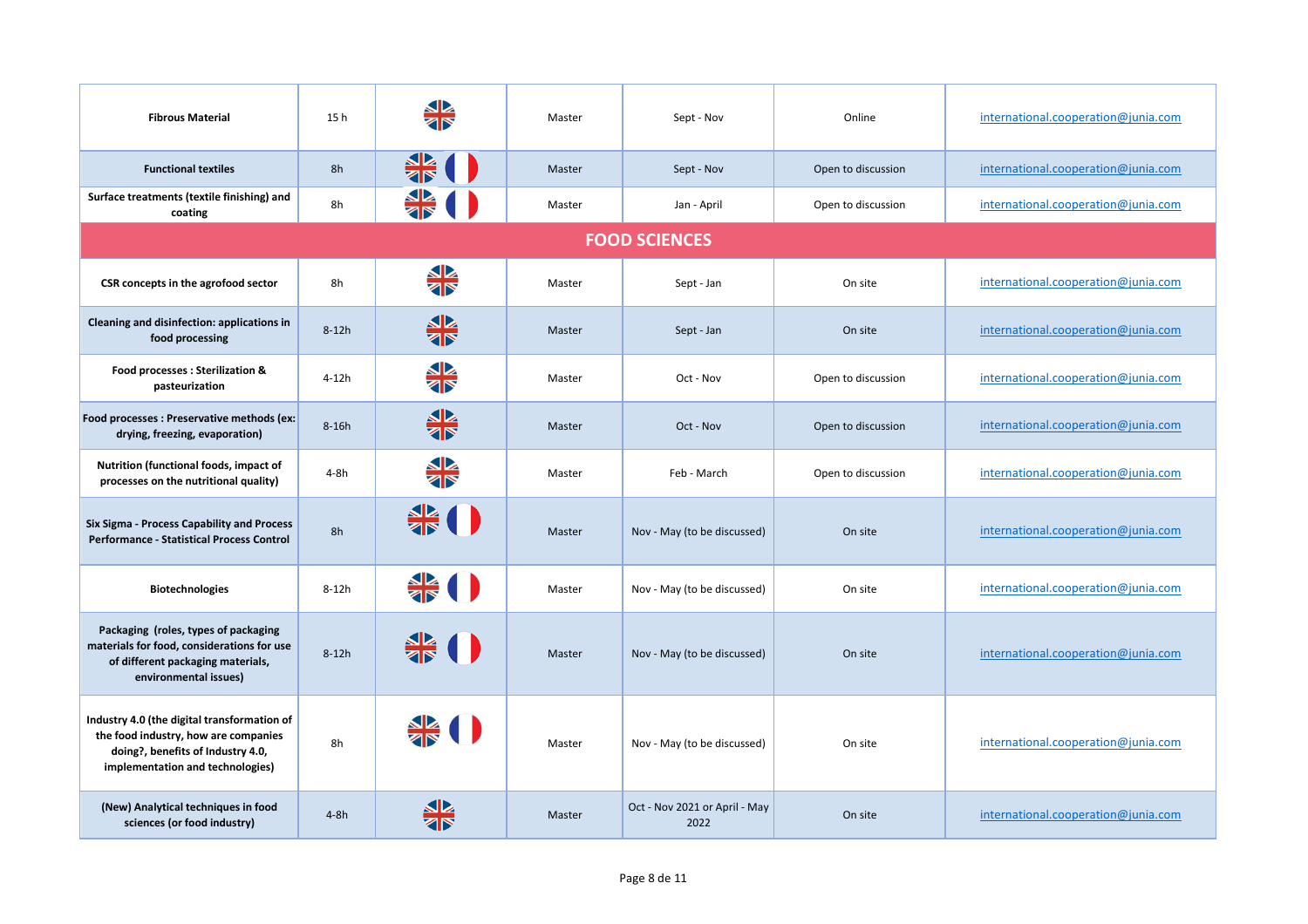| <b>SMART SYSTEMS AND ENERGIES</b>                        |          |                  |        |                 |                    |                                     |  |  |
|----------------------------------------------------------|----------|------------------|--------|-----------------|--------------------|-------------------------------------|--|--|
| Fuel Cell Systems: An Alternative for<br>Energy          | 12-15h   | <b>SIA</b>       | Master | Sept - Dec      | Open to discussion | international.cooperation@junia.com |  |  |
| Wind Energy Conversion Systems: Control<br>and Diagnosis | $12-15h$ | ╬                | Master | Sept - Dec      | Open to discussion | international.cooperation@junia.com |  |  |
| <b>Electric Power Distibution</b>                        | 12h      | <b>SIX</b>       | Master | April - May     | Open to discussion | international.cooperation@junia.com |  |  |
| <b>Topology Optimization</b>                             | 20h      | <u>SP</u><br>ৰাস | Master | to be discussed | Open to discussion | international.cooperation@junia.com |  |  |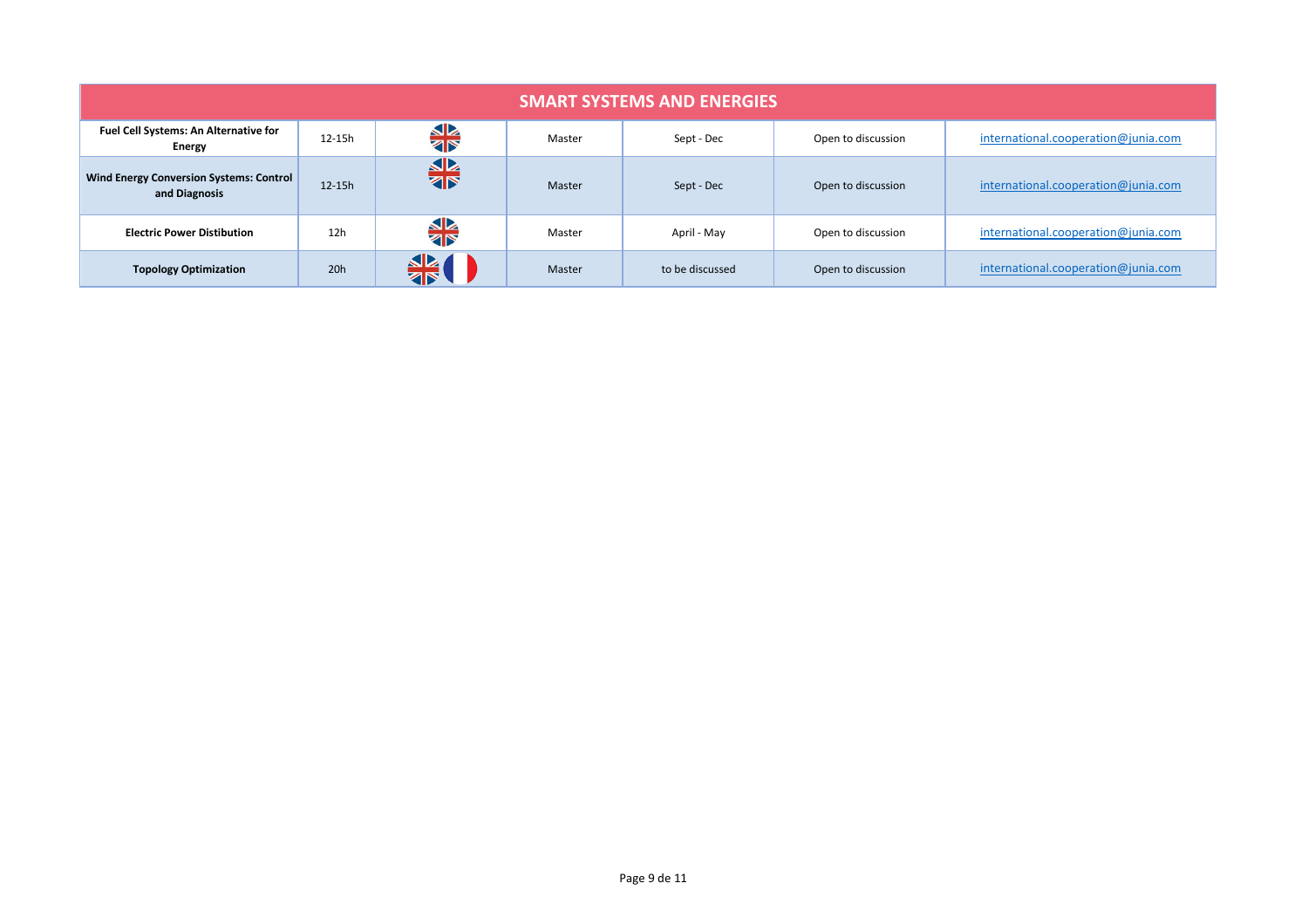## **SOCIAL & POLITICAL SCIENCES, HEALTH & SOCIAL WORK**

| <b>COURSE</b>                                                                                          | <b>HOURS</b> | <b>LANGUAGE</b> | <b>LEVEL</b>      | <b>PERIOD</b>              | <b>ONLINE / ON SITE</b> | <b>CONTACT</b>                       |  |  |  |
|--------------------------------------------------------------------------------------------------------|--------------|-----------------|-------------------|----------------------------|-------------------------|--------------------------------------|--|--|--|
| <b>HEALTH AND ENVIRONMENT</b>                                                                          |              |                 |                   |                            |                         |                                      |  |  |  |
| Industrial water management, waste<br>water treatment, water re-use                                    | 15-20h       | <b>SIA</b>      | Master            | April - May                | Open to discussion      | international.cooperation@junia.com  |  |  |  |
| Alternative use of polluted sites,<br>sustainable management of polluted areas,<br>lanscape management | 20-30h       | 器               | Master            | Sept - Dec                 | Open to discussion      | international.cooperation@junia.com  |  |  |  |
| Solid waste management                                                                                 | 20-30h       | <b>SIX</b>      | Master            | December                   | Open to discussion      | international.cooperation@junia.com  |  |  |  |
| Polluted sediment management /<br>treatment / valorization                                             | $5-10h$      | 带               | Master            | April - May                | 100% possible           | international.cooperation@junia.com  |  |  |  |
| The role of biomass in the bioeconomy:<br>from bioenergy to green chemistry                            | 20-30h       | <b>SIA</b>      | Master            | January                    | Open to discussion      | international.cooperation@junia.com  |  |  |  |
|                                                                                                        |              |                 |                   | <b>MEDICINE AND HEALTH</b> |                         |                                      |  |  |  |
| Medicine (all speciality including the areas<br>below)                                                 | 8h           |                 | Bachelor / Master | Jan - May                  | On site or online       | karine.zaborowski@univ-catholille.fr |  |  |  |
| <b>Health Care</b>                                                                                     | 8h           | 器               | Bachelor / Master | Jan - May                  | On site or online       | karine.zaborowski@univ-catholille.fr |  |  |  |
| <b>Public Health</b>                                                                                   | 8h           | ZIP             | Bachelor / Master | Jan - May                  | On site or online       | karine.zaborowski@univ-catholille.fr |  |  |  |
| Midwifery                                                                                              | 8h           | ╬               | Bachelor / Master | Jan - May                  | On site or online       | karine.zaborowski@univ-catholille.fr |  |  |  |
| <b>Child Care</b>                                                                                      | 8h           |                 | Bachelor / Master | Jan - May                  | On site or online       | karine.zaborowski@univ-catholille.fr |  |  |  |
| <b>Elderly Care</b>                                                                                    | 8h           | <b>ZIP</b>      | Bachelor / Master | Jan - May                  | On site or online       | karine.zaborowski@univ-catholille.fr |  |  |  |